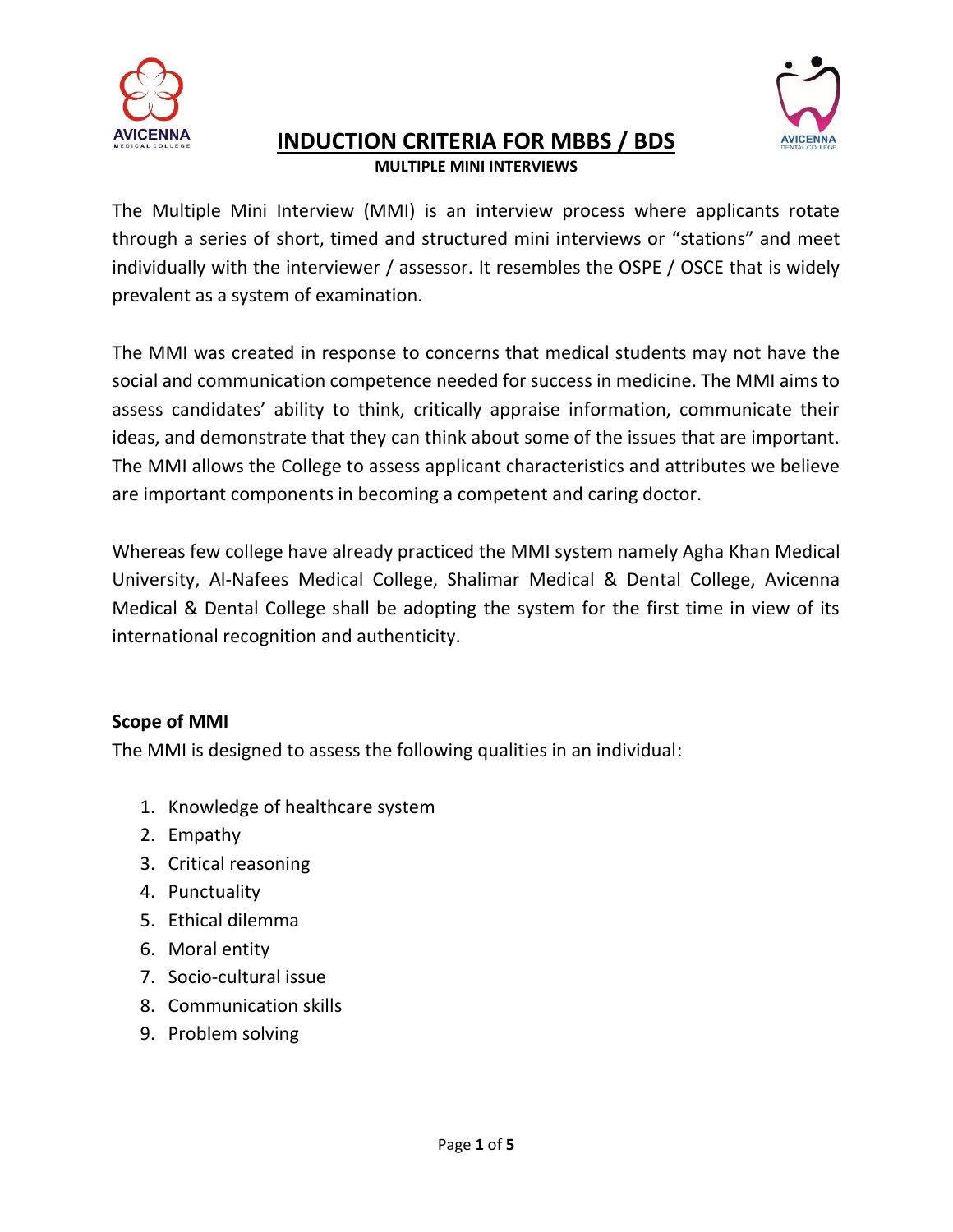



# **INDUCTION CRITERIA FOR MBBS / BDS**

**MULTIPLE MINI INTERVIEWS**

The above qualities can be assessed by posing scenario based questions aimed to assess the following:

- 1. Critical thinking
- 2. Ethical decision making
- 3. Communication skills
- 4. Leadership and Decision making skills
- 5. Problem solving
- 6. Working in a team
- 7. Analytical thinking
- 8. Empathy
- 9. Motivation and preparation to study Medicine
- 10.Honesty
- 11. Self esteem
- 12.Ability to cope with stressful situations/resilience
- 13.Conflict resolution
- 14.Responsibility
- 15.Prioritization
- 16.Creativity
- 17.Time management
- 18.Professionalism
- 19. Self-awareness
- 20.Adaptability/Tolerance
- 21.Advocacy

The student will rotate on six to eight stations as per the diagram given below. At each of these stations, a scenario based question will be asked and the assessment made by the interviewer who would invariably be a senior Faculty member. Since adequate Faculty is available, Avicenna Medical & Dental College shall endeavor to make multiple teams to hold these MMIs. Scenario based questions / situations shall be available to the Faculty at least three days before the interview.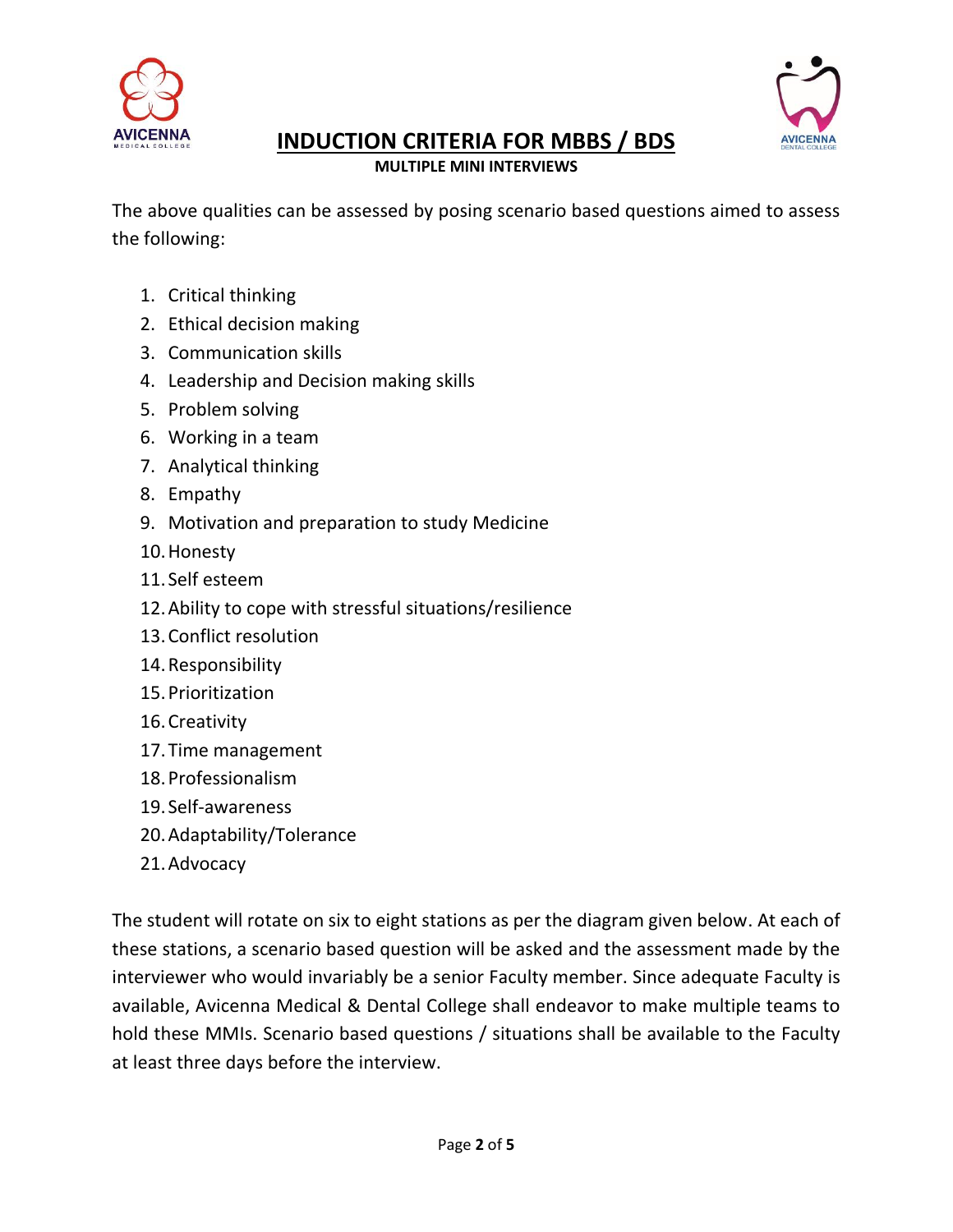



**INDUCTION CRITERIA FOR MBBS / BDS**

**MULTIPLE MINI INTERVIEWS**



Marks will be awarded to each candidate at every station, totals made and attributed to make an aggregate of 20%.

The following FAQs will help clarify:

### **1. What does MMI stand for?**

MMI stands for Multiple Mini Interviews in which a candidate is required to sit in several short interviews each with a different facilitator assessing a unique competency.

### **2. Where will the interviews take place?**

All the interviews will take place on campus of Avicenna Medical and Dental College. On the day of the interview a brief orientation session will be given to all candidates explaining the entire process of MMI. A feedback at the end of the interview will also be taken by all candidates to improve future aspects of MMI.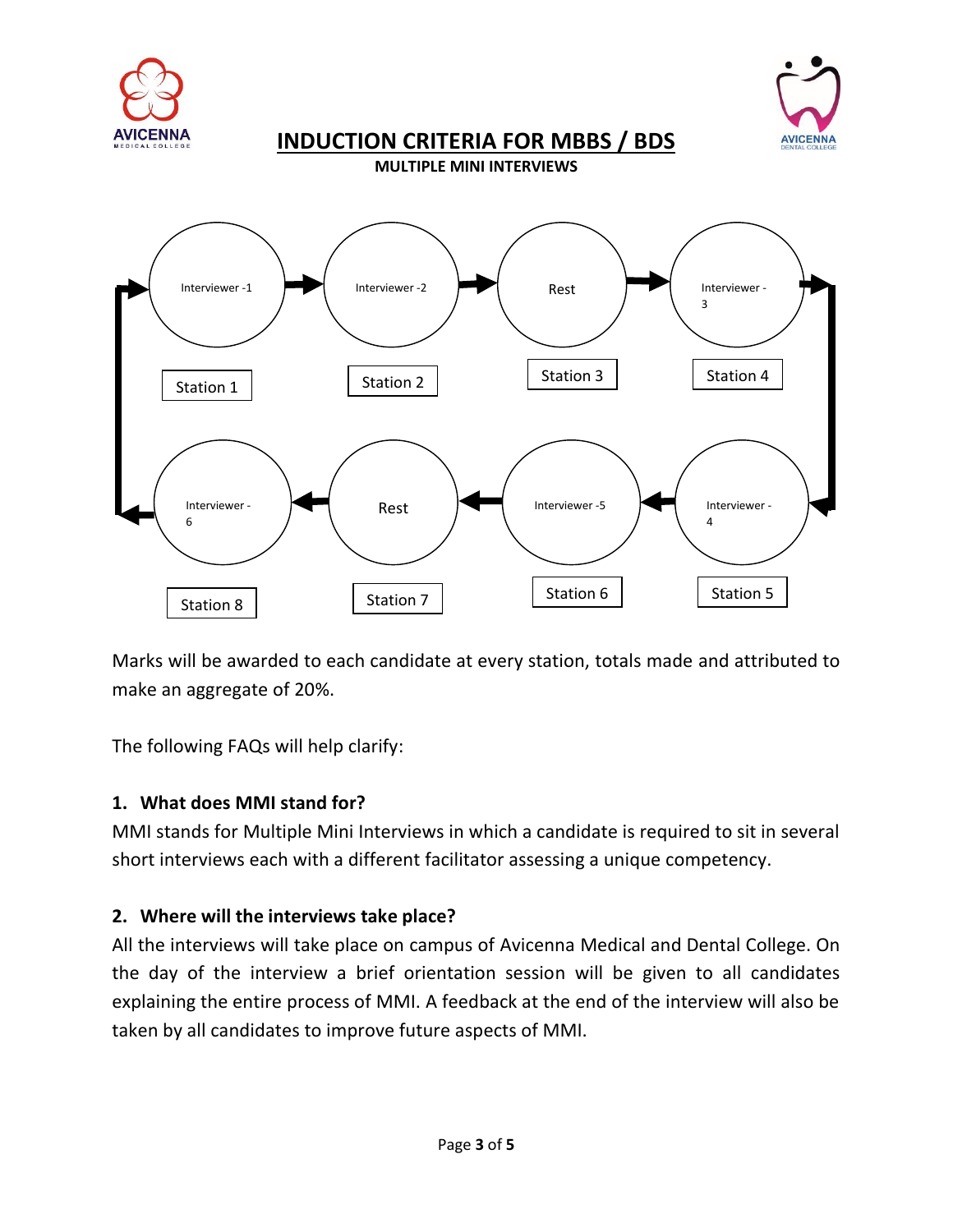

## **INDUCTION CRITERIA FOR MBBS / BDS**



**MULTIPLE MINI INTERVIEWS**

#### **3. Who will conduct the interviews?**

All the interviews will be conducted by highly trained and qualified senior faculty members of Avicenna Medical & Dental College.

## **4. How many interviews will be there?**

Each candidate is required to give 6 interviews. Each individual interview will assess a specific competency.

## **5. How long will the interviews last?**

Each interview will take 7 minutes in which 2 minutes will be given to candidate to read and understand scenario presented and the next 5 minutes will be spent interacting with the facilitator. There will also be 7 minutes awarded, twice to the candidate midway through the interviews as "REST". However, candidates will not be allowed to leave the designated interview area while they rest. Therefore, candidates should expect the entire process to take maximum of three hours (includes orientation, interview process and feedback process)

### **6. What will be discussed in the interviews?**

Different scenarios will be created for each interview and the discussion will revolve around the area specified to that interview.

### **Sample Scenario:**

You are on a day out in Islamabad with a group of friends. One member of your group, who has never been to Islamabad before, becomes separated from the rest of the group. The lost member does not have a mobile phone.

What actions would you take?

### **7. Will the interviews have a scoring system?**

Candidates will be encouraged to develop and defend a point of view; however, there will be no RIGHT or WRONG answers. Candidates' performance will be assessed by highly trained and qualified senior faculty members on the basis of pre-designed Rubric. The